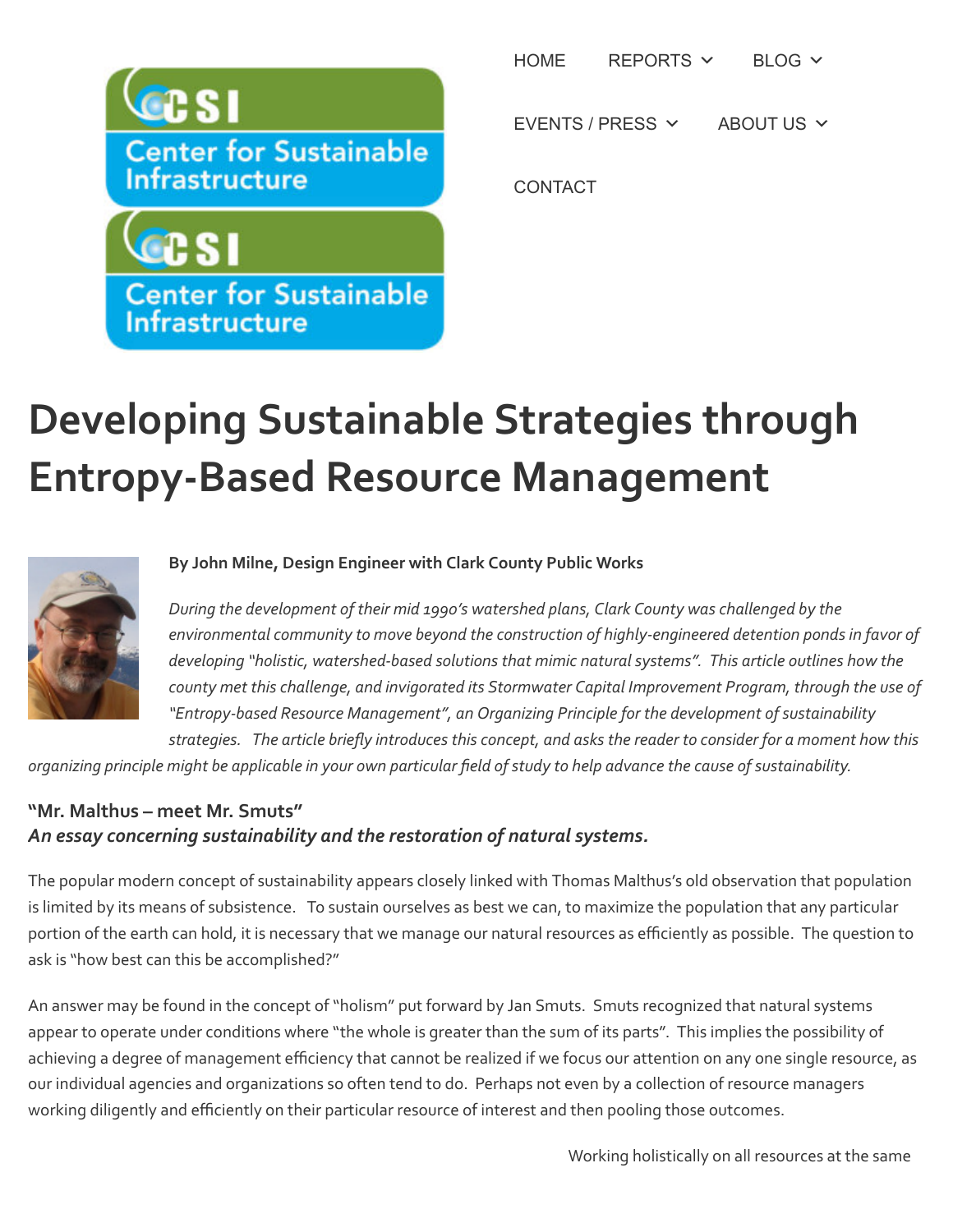

On the left, Thomas Malthus (1766-1834). On the right, Jan Smuts (1870-1950)

time is needed. In matters related to the environment you have to consider the whole environment. John Muir seemed to acknowledge this in noting that "when you try to pick out anything by itself you find it hitched to everything else in the universe".

The concept of "entropy-based resource management" is offered here as a physical depiction of how we can manage our natural resources holistically and sustainably. The underlying premise is that natural processes always act to minimize energy loss at all times and so leave all resources in a state of minimum entropy after each and every process has been completed. By doing that, the resource is always maintained in its highest, most ordered state, at

the highest energy level possible. Entropy-based resource management emulates that "natural resource management" by trying to find simple, effective ways to maintain or create order, that is to "create negative entropy", in all our resource management activities.

It is essential that *all* resource management strategizing be holistic; you must consider all things, in all places, at all times. And, beyond that, you must try to develop strategies that realize that extra benefit that Jan Smuts identified when he noted that "the whole is greater than the sum of its parts".

Since natural systems already operate that way, the logical first step in any entropy based resource management strategy is to *use* those natural processes as much as possible. That is, to simply let natural processes continue to function uninterrupted to the maximum extent possible. Preservation of natural areas is an obvious policy to promote. But, using natural systems as much as possible, for as long as possible, is the key concept for us to focus on.

Natural systems effortlessly accommodate movement across physical, chemical and biological boundaries. To try to find means of moving across those same boundaries with that same facility is an important next step for us to take. Though we cannot hope to develop resource management strategies that approach the near-perfect efficiency of natural systems, a sound management option might be to try to "mimic" those natural systems in some way. Basically, this is what entropybased resource management strategies, beyond simple conservation and the use of natural pathways, attempt to do.

Minimizing the entropy of a complex, interactive system is a daunting computational exercise. However, where absolute understanding and perfect quantification is not achievable, we should not be deterred. It has been said that "intuitive perception rather than mathematical calculation is the source of the truth of effective theories". This recognition leads us to apply entropy-based resource management in the form of a simple "organizing principle" that allows us to use logic and simple methods of analysis, rather than highly-detailed, single-issue calculations, when we are developing sustainability strategies. For example, a simple watershed management *game plan* such as "pump up the groundwater as high as possible, then plant everything" can be highly effective, by assuring, as it does when followed diligently, that the annual rainfall falling on a watershed is retained in the watershed for as long as possible and photosynthesis within that same watershed is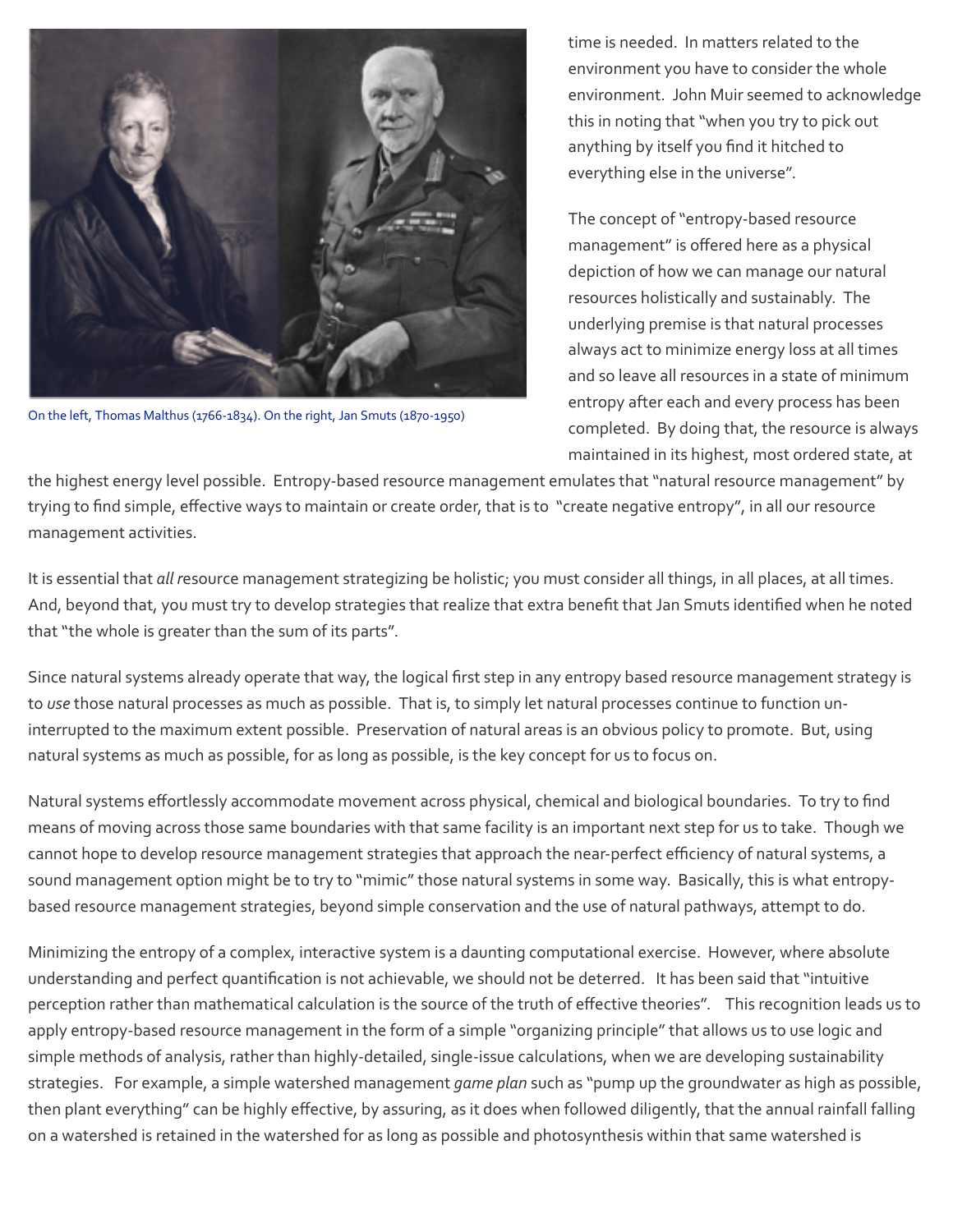maximized. Entropy-based resource management is simple, but not simplistic.

Good progress can be made by developing entropy-based strategies for whatever area of resource management that you are working on at any one time, then seeking out like-minded practitioners in other fields that are doing the same. However, truly holistic strategies that achieve that "whole is greater than the sum of its parts" level of efficiency and success can only be fully realized by a group of dedicated professionals (biologists, engineers, planners, architects and others) working together as a team to address all aspects of resource management at the same time. The resultant strategies can then provide a truly holistic response to a sustainability question or need.

Sustainability, and further, the restoration of natural systems and functions, *can* be achieved. Use Jan Smuts' approach to meet the resource management needs identified by Thomas Malthus. The entropy-based resource management organizing principle can help you organize your thoughts and develop strategies. Consider all things in all places at all times. Work closely with others. Use all the tools at your disposal (science, mathematics, engineering, even philosophy and literature) to the best possible effect. The quest for sustainability will become clearer and within your reach.

*"The ultimate purpose of life, mind, and human striving: to deploy energy and information to fight back the tide of entropy and* carve out refuges of beneficial order" - Steven Pinker

An introduction to entropy-based resource management can be found at:

<https://www.ipwea.org/newzealand/viewdocument/life-liberty-and-the-pursuit-of-ne>



Tags: entropy-based resource management, [holism](http://centerforsi.org/index.php/tag/holism/), management efficiency, resource management, [restoration](http://centerforsi.org/index.php/tag/restoration/), sustainability, sustainable strategies



**Posted by terryc** 

View all posts by terryc

CSI Helps Yakima Valley Re-Think Infrastructure Investments to Benefit Community Health

CSI Continues Push for Industrial Symbiosis

New Report From WA Cities Offers Key Recommendations for Greening State Economy

WA Rural Community Partnership Brings Bigger Benefits to Klickitat with Solar

Deep Dive into Danish Biogas